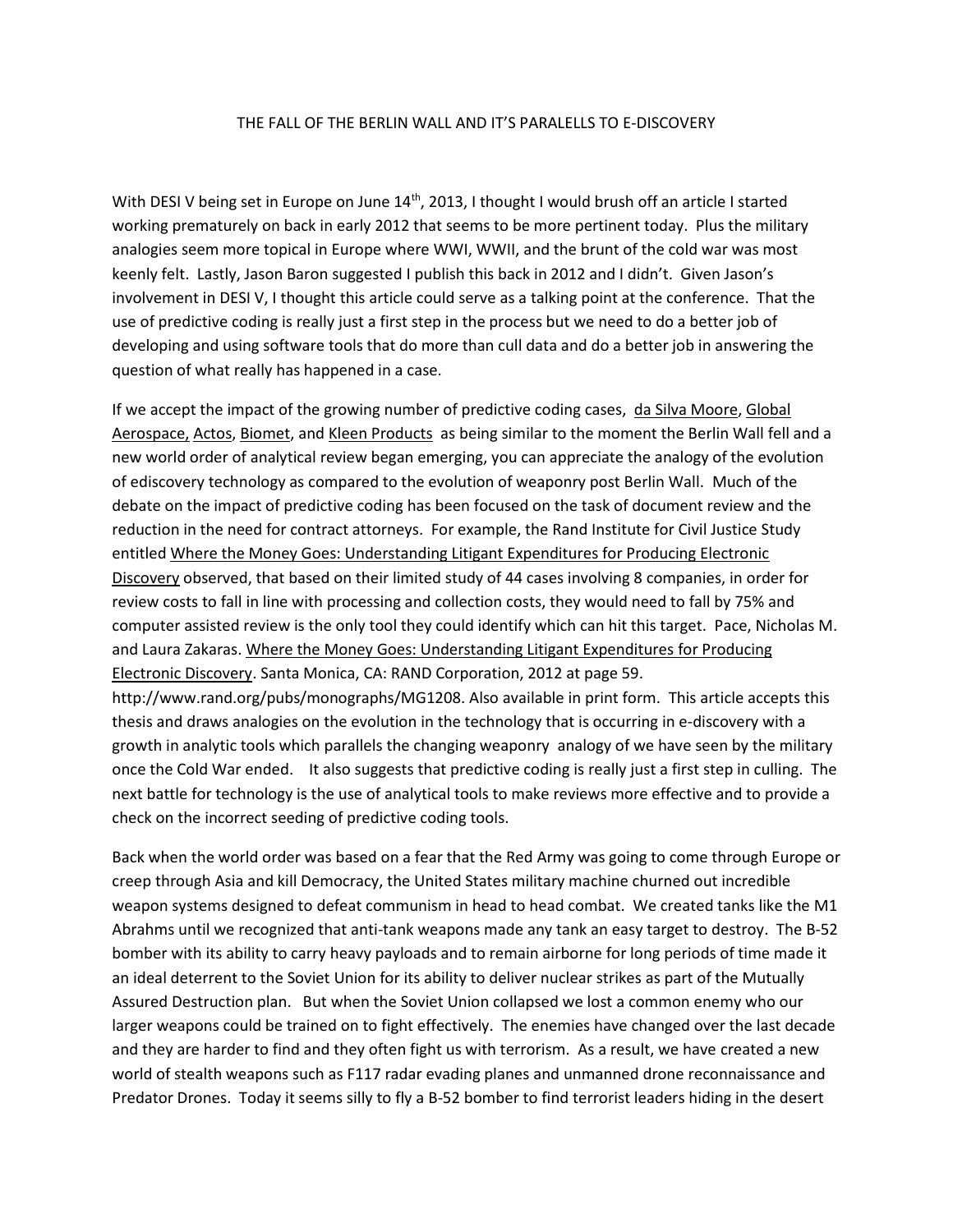even if they carried a smart bomb in their bomb bays. It makes more sense to fly drones to find and hunt terrorists with stealth and precision. Similar analogies can be made in the world of E-Discovery where the tools we use today might be archaic and cumbersome.

One of the high water marks in my electronic discovery career was the 200 attorney document review project I staffed for approximately five years in a large pharmaceutical case that ultimately resulted in my selling this company to a publicly traded staffing company. That e-discovery battle was fought with rudimentary search tools where we were less concerned with deduping documents and more concerned with processing decisions made by reviewers through a string of QC steps designed to produce accurate decisions and through privilege teams which scoured documents a final time to which we hoped ensured that privilege wasn't waived and key documents were coded correctly and redacted to protect confidential information. Put simply, it was brute force review. The e-discovery weapons that this project helped to create and predecessor projects like it such as Vioxx, the MCI-Verizon merger, and other large cases were end-to-end online database systems designed for managing workflows for armies of reviewers, tracking productivity by reviewers, and creating assignments for reviewers by segregating data into manageable buckets. The best tools in this world tracked productivity of reviewers like documents reviewed by an hour, segregated data into access points designed to limit information flow to senior attorneys on a project. Other tools like invisible managers peering into the review room were developed to watch reviewers as they clicked away while reading documents with yes, no, no, no, no, no, no, no, yes, coffee break, no, no, yes, cell phone call, no, no, yes, Internet break… types of activities. These systems were designed to scale to infinite data proportions and handle as many reviewers as review shops could throw at them and would still scale as far as the money corporate clients were willing to pay for the processes they managed.

Today the data that has been created to be reviewed has hit 1.8 zettabytes and is predicted to grow to by 50 times in 2020. 2011 Digital Universe Study entitled **Extracting Value from Chaos,**  *June 2011 By John Gantz and David Reinsel.* [http://www.emc.com/collateral/analyst](http://www.emc.com/collateral/analyst-reports/idc-extracting-value-from-chaos-ar.pdf)[reports/idc-extracting-value-from-chaos-ar.pdf](http://www.emc.com/collateral/analyst-reports/idc-extracting-value-from-chaos-ar.pdf) As a result, it would seem that review tools would continue to scale to tackle the data deluge. However, closer scrutiny of the newer review tools reveals stronger analytical software such as predictive coding, email threading, clustering and concept searches to speed review, and network analyses, and sentiment analysis for early case assessment. These tools do the work of large teams of reviewers faster, cheaper and more accurately. Search has gone "semantic" over key word oriented in all sorts of fields outside of the legal profession meaning the battle might not be won by the team with the most people who can tackle projects with brute strength, but may now be carried by the team who has the best tools and can use them to their fullest capabilities. Effective sampling and predictive coding can eliminate lots of needless no, no, no, no clicks that are paid for by the hour with low cost trained software that replicates the coding responses of your most skilled reviewer. Well known e-discovery lawyer Ralph Losey said it best at LegalTech in New York City this past year when he described lawyers primary search approach of relying on keywords as being based on 1960's technology.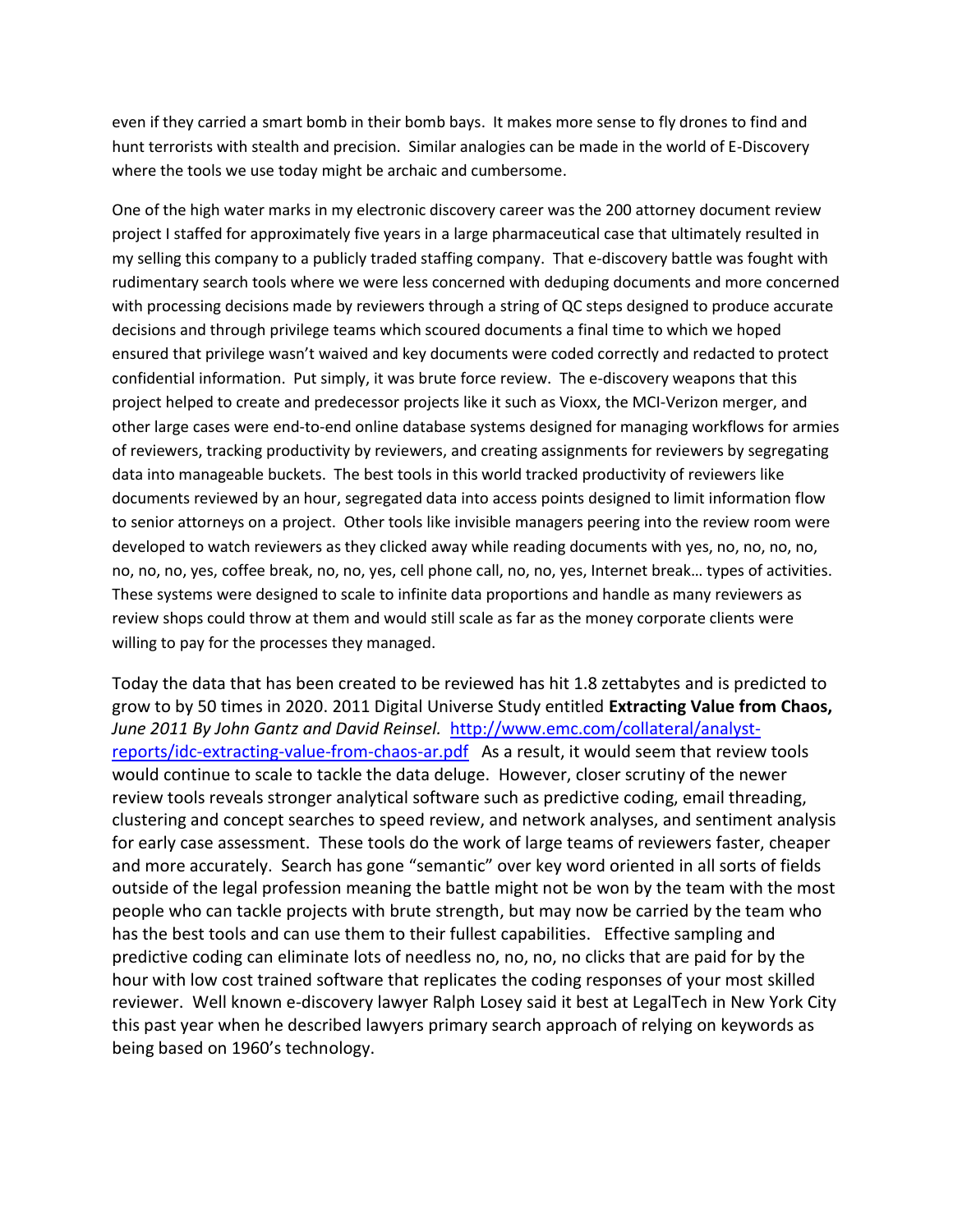So what do these changes mean to the weapons we have gotten used to? One solution is to bolt a bunch of analytical tools onto today's software. This is a good way to create the "Family Truckster" which Chevy Chase bought in the 1980's movie Vacation. This hideous looking car seemed to accomplish all conceivable tasks well. Yet it still was not appealing to look at. My thesis is strapping expensive analytical tools into software designed to manage hundreds of reviewers creates a tool that has more features than anyone can manage which can do the same tasks either with brute force or analytics. In addition to the complexity, overloading a software tool with many features thru excessive licensing can also create a more costly tool by forcing clients to pay double or triple for licensing fees depending on how many tools are bolted onto the software system. In a new world, the better tools might be the ones which were designed with analytics first in mind and handle review with a vision of having less documents to review and manage. In this world, communications between smaller teams of reviewers becomes more important than brute force management and training on leveraging the tools turns review into a skilled profession. This by the way is a profession which most lawyers are not experienced in yet today and which few law firms recognize.

So how should law firms be using stealth weaponry? In today's military battlefield, when the military finds the target it is looking for, they might send in the Navy Seals or a pilotless drone for a surgical strike instead of a division of soldiers. Good reconnaissance requires more technology resources than sending a regiment of soldiers into a city to hold it against a few unarmed and largely invisible terrorists. In the e-discovery world, the weapons can also become more closely tied to a skilled platoon who in the military world might have night vision goggles, special grenades, the ability to target an adversary and land via an H60 Blackhawk helicopter like the ones used to capture Bin Laden. In the e-discovery world, the individual members of this swat team could draw on a weapons tool kit that might include email threading which captures the time which concepts were discussed, sonar analysis of who was talking to who based on volume of data instead of time, concept clustering to figure out the weed from the chafe, and a command center in constant communication with this crack unit of soldiers. It could work by using analytics to find where you should be looking in the form of better early case assessment. Better early case assessment and rolling productions would lead to more intelligent productions and less burdensome preservation obligations.

The outcome of this new electronic discovery war is the soldiers have to be of a higher caliber because the weapons are now much harder to use. But when used effectively, the casualties are much less and the length of the engagement is faster. In e-discovery this can mean more targeted reviews, the ability to spot gaps in productions and react with appropriate requests, and the ability to know when a war is not worth fighting and surrender might be the best alternative.

So where does this technology go next? The more interesting target is into the records management space. If companies' could reduce the extraneous ESI closer to the point of creation, then litigation would be more manageable. Systems relying on people to make these decisions never work because people are inconsistent, save everything and some of us are very lazy about things we did yesterday. So by training preconceived search protocols based on training sets, would create a better and more useful document management system. Better statistical measuring in litigation matters could be used to control preservation efforts and reign in the malady of over-preservation. By not deploying analytics, every large company I have ever spoken with is stuck preserving lots of data that is largely irrelevant for many cases which have not even been filed yet. See Microsoft Letter dated August 31, 2011 to